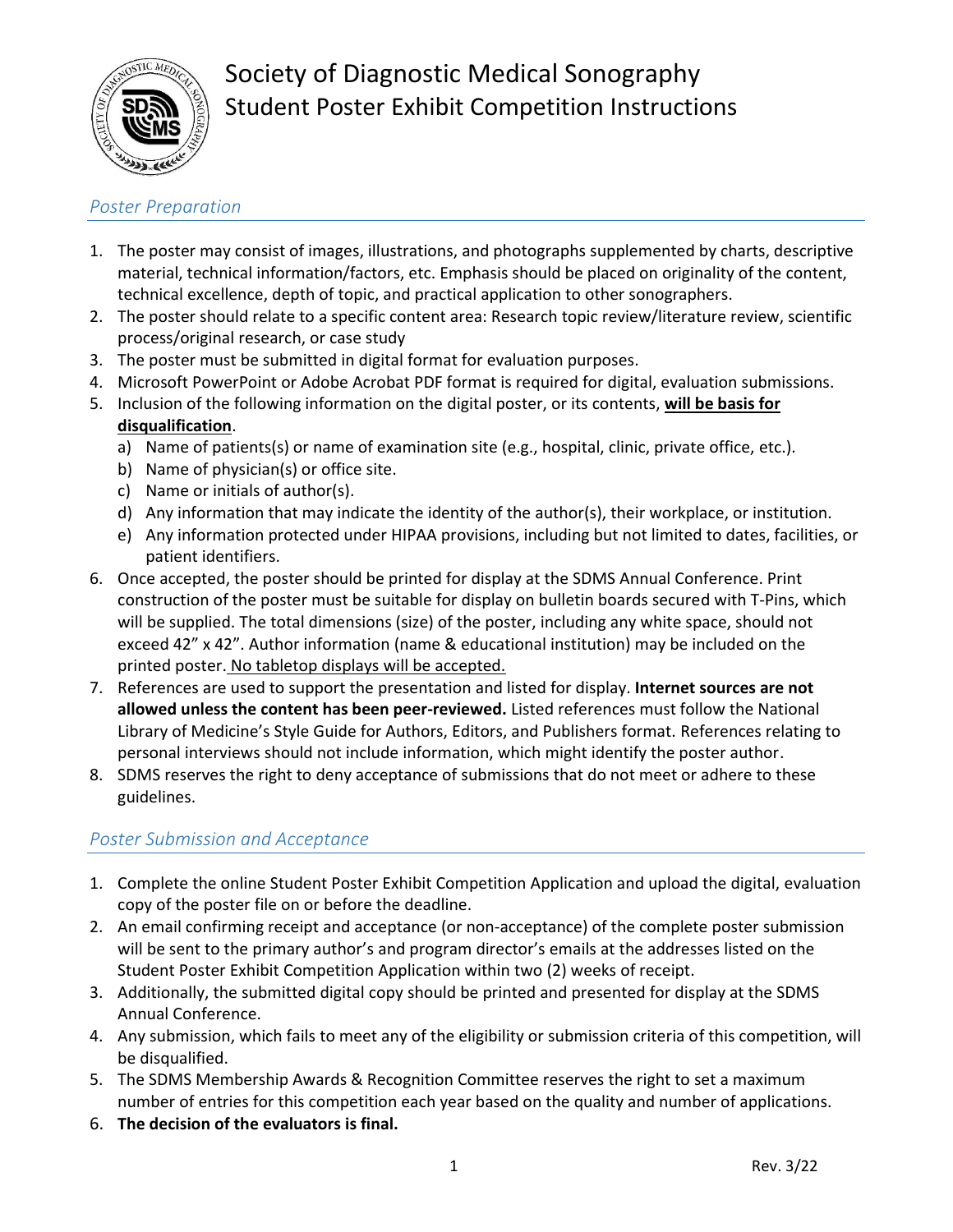

Society of Diagnostic Medical Sonography Student Poster Exhibit Competition Instructions

#### *Evaluation Criteria*

- 1. Content Area:
	- a) Research Topic Review / Literature Review
		- i. The topic of the review is well-defined.
		- ii. Presented ideas are cohesive and goal-directed toward the topic.
		- iii. Logical conclusions are drawn based on the presented evidence.
	- b) Scientific Process or Original Research
		- i. A clear hypothesis stated.
		- ii. The poster follows the correct scientific methodology.
		- iii. Logical conclusions are drawn based on the presented evidence.
	- c) Case Study
		- i. The topic of the case study is well defined.
		- ii. The content conveys an in-depth clinical significance, differential diagnosis, and a strong correlation with other imaging modalities.
		- iii. Logical conclusions are drawn based on the presented evidence.
- 2. All Submissions:
	- a) Title:
		- o The title is clear and concise, and clearly conveys the significance of the poster topic.
	- b) Format and Appearance:
		- o The poster demonstrates excellent visual impact.
	- c) Mechanics:
		- o The poster presents exceptional use of mechanics and is free of spelling and grammatical errors.
	- d) Illustrations, Images and Graphics:
		- o All images, illustrations, and graphics are of excellent quality and are relevant to the poster topic. Any legends are clear and concise.
	- e) References:
		- $\circ$  References follow the National Library of Medicine's Style Guide for Authors, Editors, and Publishers. Only original source materials are allowed. Internet sources are not allowed unless their content has been peer-reviewed.
	- f) Originality and Innovation:
		- $\circ$  The information is presented in a creative manner and displays an interesting approach for discussion. The topic exhibits innovation.
	- g) Depth of Topic:
		- $\circ$  The topic is sufficiently covered in the presented materials and informative. The poster topic gives purpose for sonographers and conveys a goal-oriented outcome.
	- h) Relevance to the Profession:
		- $\circ$  The poster clearly articulates a relevance to the sonography profession and is likely to improve sonography practices.